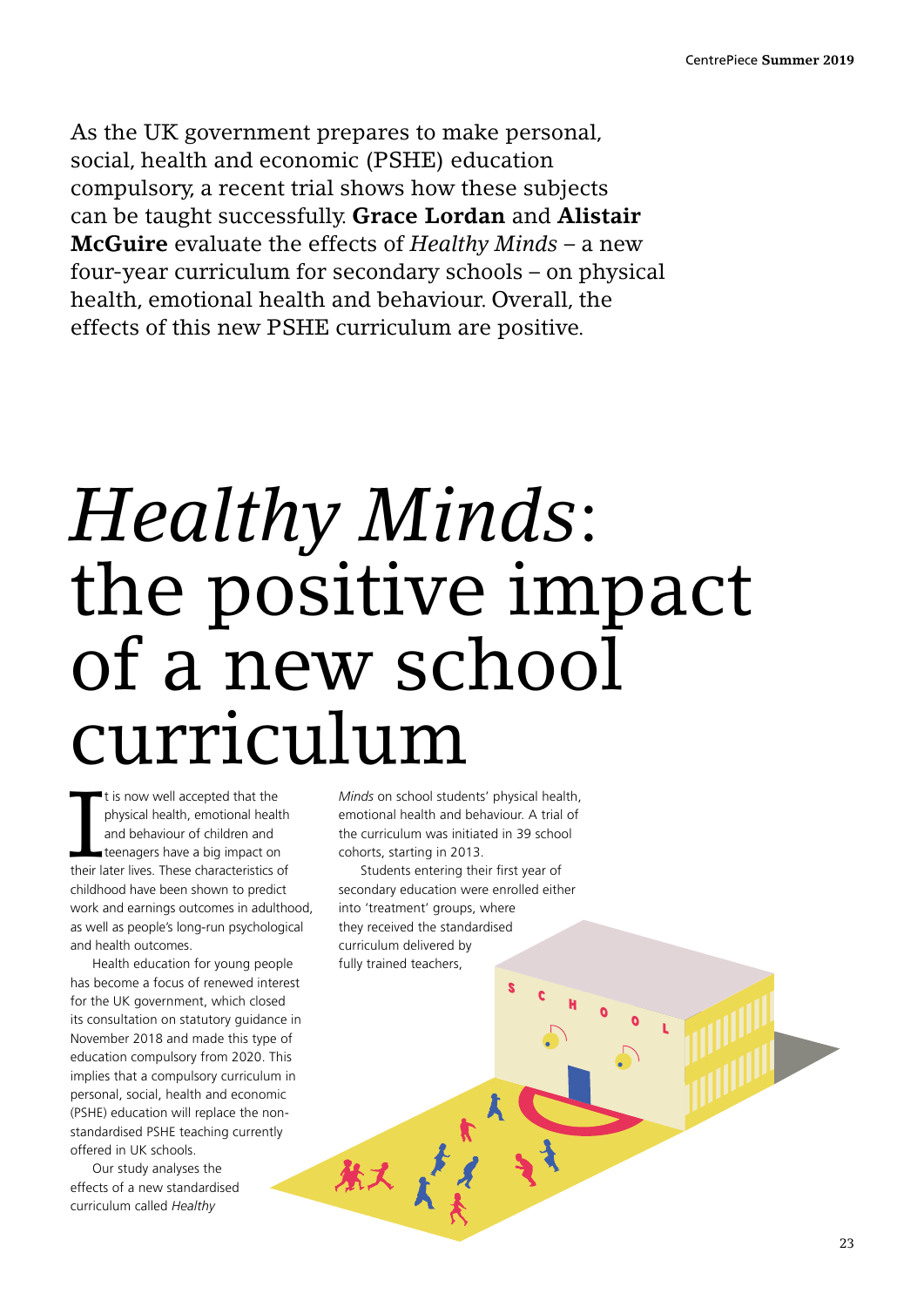or 'control' groups, which received the usual PSHE teaching being delivered at their school. Drop-outs over the four-year period of the trial led to 35 school cohorts being evaluated in the final analysis.

*Healthy Minds* draws together 14 evidence-based modules into a cohesive programme to enhance specific aspects of a student's wellbeing and behaviour. The elements – which include building resilience, navigating social media, looking after mental health, developing healthy relationships and understanding the responsibilities of being a parent – were sourced through a project led by developmental psychologists John Coleman and Daniel Hale, and CEP's founder director Richard Layard in 2011.

The modules were selected if they had demonstrable evidence of impact and met latest best practice guidance for delivering PSHE topics. The individual elements were then designed applying a conceptual framework developed by Professor Coleman and Bounce Forward, an educational charity that specialises in practical resilience training for schools, to form the *Healthy Minds* standardised curriculum.

The curriculum consists of weekly one-hour lessons for students in school years 7 to 10 (ages 11 to  $15$ ) – with students advancing through the

programme over four years. Teachers leading the curriculum were trained by Bounce Forward for four days each year, costing just over £6,650 per teacher for the entirety of the course (for around 19 days of training and the cost of a substitute teacher for those days).

The rollout of *Healthy Minds* was randomised and 23 school cohorts followed the programme, while we also followed 16 school cohorts that did not receive the new curriculum – our control group. By comparing the impacts on students in the treatment and control cohorts, we could assess the overall effects of *Healthy Minds*.

So does the curriculum work? To answer this question, we draw on data collected from students through a questionnaire delivered during lessons prior to the initiation of *Healthy Minds*, as well as after the curriculum were finished. Specifically, data were collected in 2013 or 2014, and 2017 or 2018 depending on when the school cohort joined the trial.

The randomised design of the study allows us to quantify the direct impacts of *Healthy Minds*, under the assumption that students who received the curriculum would have continued on the same trajectory as the control group in the absence of the programme.

When assessing whether *Healthy Minds* works, we focus on five outcomes.

The *Healthy Minds* curriculum improves school students' health, wellbeing and behaviour

The first is general health, which is the primary outcome named in the official trial of *Healthy Minds*. General health is captured by asking students: 'In general, how would you say your health is?' We complement this outcome by analysing responses to 'How satisfied are you with your life nowadays?'

Three additional outcomes are created from 12 instruments on the questionnaire that capture various dimensions of physical health, emotional health and behaviour. To ease interpretation, for all outcomes higher numbers imply a more positive attainment (for example, better behaviour, better